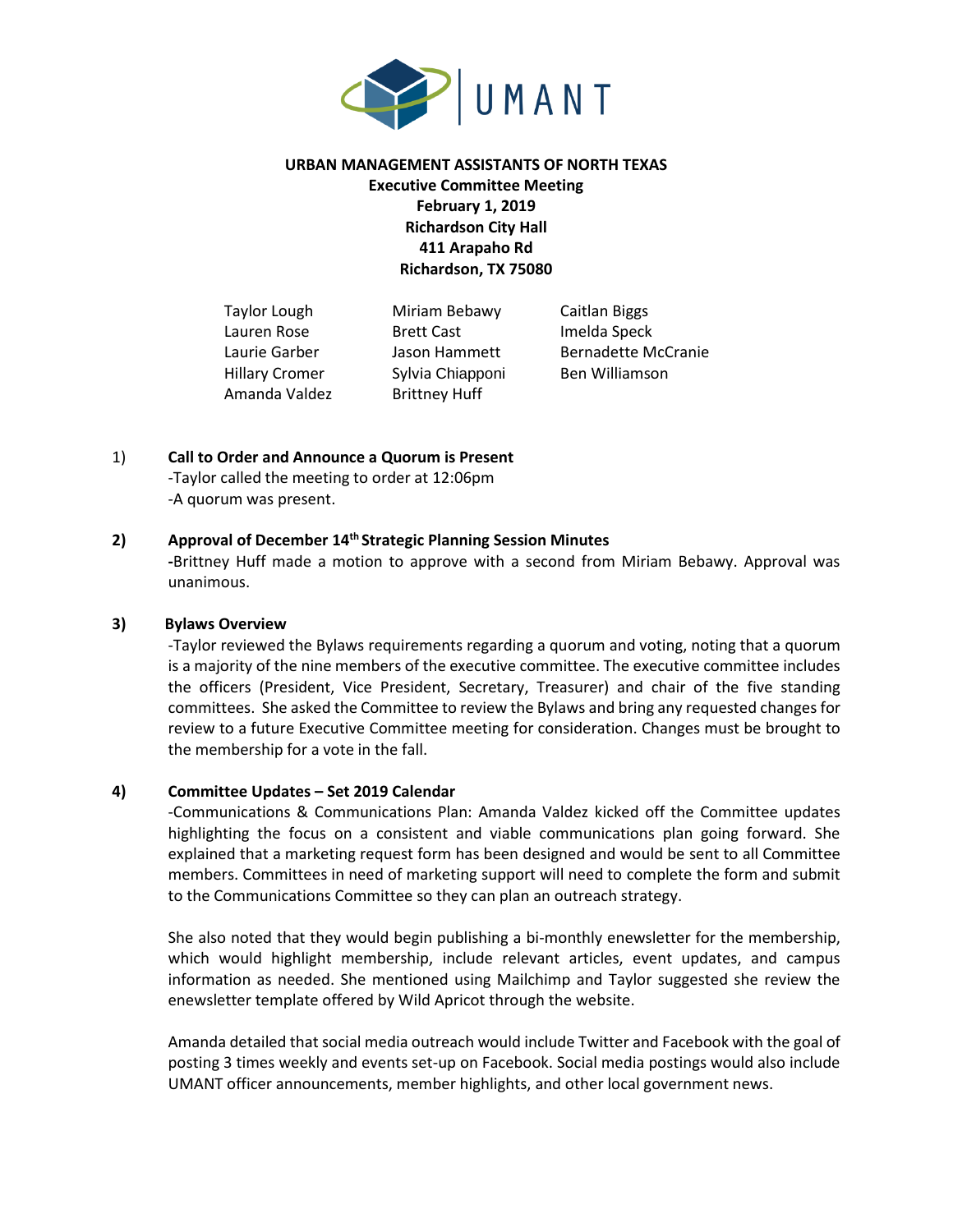

She also discussed the use of Canva to design all event materials. The associated cost is minimal and using Canva would allow future Committees' access to existing material.

Amanda reviewed her goal in rebranding UMANT, which included growing marketing efforts, updating the website, and keeping open communications with university staff.

-Memberships & Partnerships: Imelda Speck provided a membership update and discussed strategies for boosting new membership. She reviewed her process in sending personal emails to new members and encouraging them to attend meetings. She asked that Committees hosting events use a sign-in sheet that includes a contact email and send her the sheet after the event so she can reach out to all non-members who attended and to new members to make them feel welcome. It was noted that the website has a tool to personalize welcome emails to new members.

The Committee discussed new strategies to promote membership including event discounts or extra door prize tickets for individuals that bring potential members; adding a sticker to nametags for non-members at events so the Committee can make them feel welcome; participating in new student orientation at universities; expanding partnerships to include government associations; and offering flash sales for membership discounts. Imelda also stated their Committee would offer membership highlights on the website; they'll ask questions for current and new members, ask about projects they're working on, and what UMANT membership means to them.

-Networking & Mentorship: Brittney Huff provided the following dates for networking happy hours and mentorship events

- March 28 Networking Happy Hour
- September 6 & 20 Denton/Arlington Networking Happy Hour
- June 29 TCMA Happy Hour sponsored by UMANT
- May 29 Exec Connect
- December 12 Trend and Tours

It was noted that the September happy hours would be an appropriate time to offer a membership sale.

-Special Events: Hillary Cromer stated Messina Hoff was available April 6 and interested in hosting the Wine and Dine again. She asked the Committee if having two rooms worked well or if a venue change should be considered. The group decided to keep the venue the same this year and discussed if ticket pricing should be increased, specifically for spouse tickets. Hillary asked for Communications assistance in marketing the sale of wine bottles as UMANT gets some of the proceeds.

Hillary closed by providing a November 15 date for the One-Day Conference and asking if anyone had ideas for a venue to send them her way.

-Professional Development: Caitlin Biggs gave an update on upcoming Professional Development events. The Committee would host a Budget session with Southlake's CFO in early March. How to build and manage a budget will be reviewed in the session. The Town Manager from Little Elm agreed to be the speaker for a session on Soft Skills and Servant Leadership. The Committee said they'd also include a Candidate 101 by Jennifer Fadden to review interview questions and crafting resumes; a TML Legislative Update, and an Ethics Training.